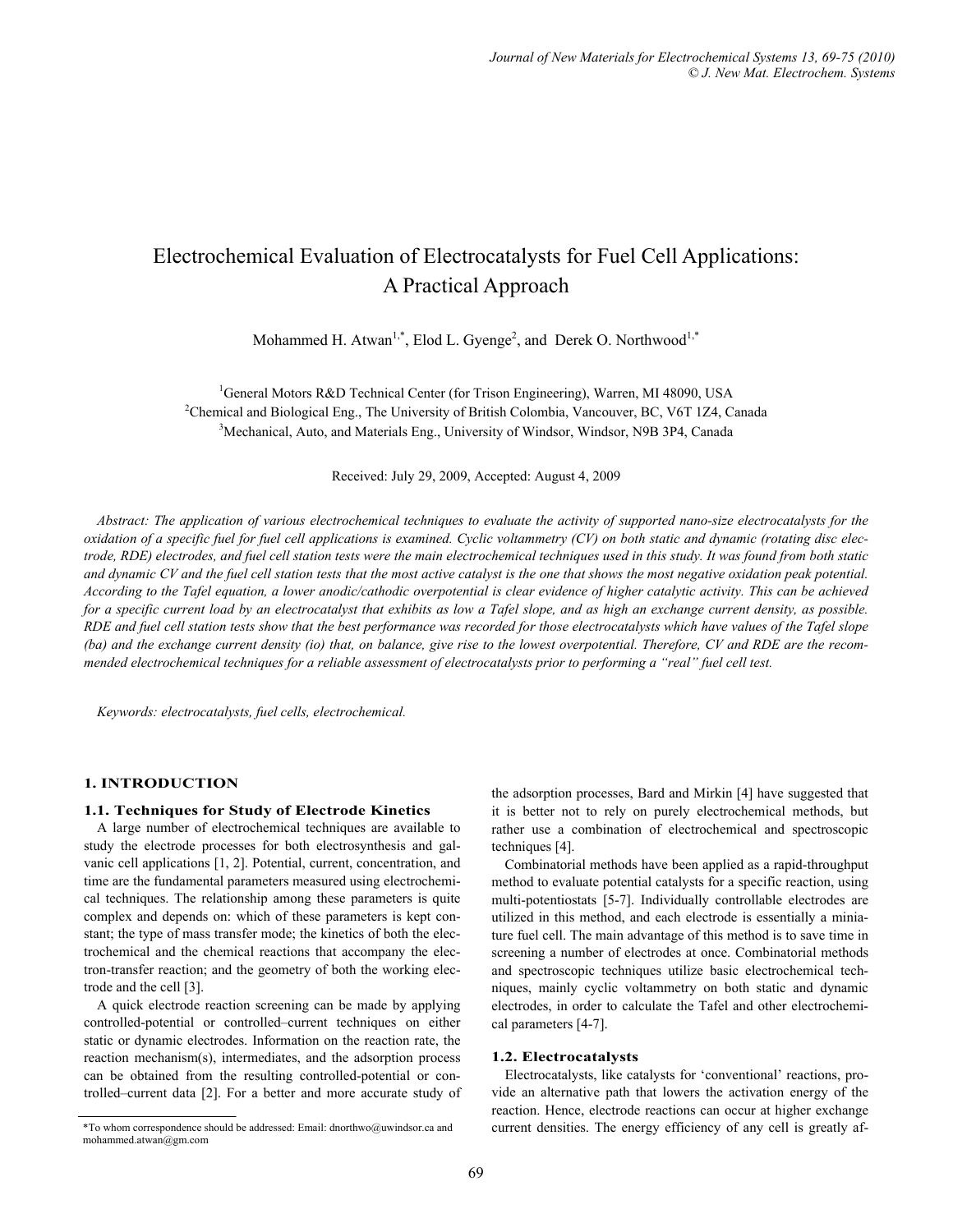fected by overpotentials at both the anode and the cathode that result from the required or applied current/potential. According to the Tafel equation, the required overpotential depends on both the exchange current density and the Tafel slope [8, 9]. A low overpotential indicates a high electrocatalytic activity, and this can be achieved, according to the Tafel equation, by lowering the Tafel slope and/or increasing the exchange current density. For surface reactions, such as in electrocatalytic processes, the rate determining step is the surface reaction. Therefore, the measured current density depends on both the intrinsic electrocatalytic activity of the catalyst's surface and its real surface area. Accordingly, changing the surface electronic properties by supporting the metal catalyst on a conductive substrate(s), or alloying with other element(s), can greatly enhance the value of the exchange current density [10].

It should also be noted that increasing the electrocatalyst surface area by supporting a nano-size electrocatalyst on a high surface area conductive substrate will enhance the catalytic activity and, therefore, a higher exchange current density will also be achieved [10].

Tafel slopes can vary with surface roughness. Porous electrodes differ significantly from planar electrodes [11]. It has been proposed that ionic conductivity, mass transfer limitations, the electrode kinetics, and the ohmic drop across the catalytic layer are among the reasons for the large apparent Tafel slopes of porous electrodes [12], in addition to the adsorption and intrinsic electrode kinetics effects [13].

# **1.3. Electrochemical Techniques for Study of Electrocatalysts**

Heterogeneous reactions, e.g., electrocatalytic reactions, are complex. Therefore, their study requires the use of a number of electrochemical techniques [2,10]. It has been proposed that steadystate current measurement as a function of potential is the best electrochemical technique with which to start [10]. Additional information can be gained from cyclic voltammetry (CV) on both static and dynamic electrodes, chronoamperometry (CA), chronopotentiometry (CP), and capacitance measurements [10]. A detailed insight into the electrode-solution interface during the electrocatalytic reaction can also be obtained by *in situ* and *ex situ* spectroscopic techniques [4].

The electrocatalytic activities of various fuels for fuel cell applications have been extensively investigated during the last four decades [14-44]. Most of the open literature publications used CV on both static and dynamics electrodes in their assessment of the catalytic activity of the various electrocatalysts towards the oxidation of the investigated fuels: see Table 1. None of these open literature publications has suggested a practical approach to identifying which of the electrochemical parameters have a significant effect on the fuel cell performance.

In this paper, we have taken a practical approach to demonstrate that electrochemical parameters such as peak potential, Tafel slope, and exchange current density obtained by CV on both static and dynamic electrodes have a significant effect on the fuel cell performance of an electrocatalyst. Hence, CV can be used as a reliable electrochemical technique to assess the electrochemical catalyst activity for a specific fuel prior to an actual fuel cell test.

## **2. EXPERIMENTAL METHODS**

# **2.1. Colloidal Preparation Method**

A range of colloidal metal catalysts (Pt, Pt-Au, Pt-Ni, Pt-Ir, Au, and Au-Pd) were prepared using a modified Bönneman method [45] as described by Götz and Wendt [46]. The colloidal metals were prepared with a 20 %wt load on Vulcan XC72R support (L. V. LAMOS Limited). The alloying ratio was 1:1 atomic. A dry nitrogen glove box atmosphere was used to handle and weigh the reactants. The reactions were performed in a dry nitrogen atmosphere using Schlenk flasks and nitrogen lines.

Stoichiometric amounts of 1M of tetrabutylammonium chloride  $(C_{16}H_{36}C$ lN) in tetrahydrofuran (THF) (Sigma-Aldrich, >99% Anhydrous) and 1M of Lithium triethylhydroborate  $(C_6H_{16}BLi)$  in THF (Sigma-Aldrich, 1 M in THF, Anhydrous) were mixed to obtain a solution of 0.5M of tetrabutylammoniumtriethyl hydroborate,  $N(C_{16}H_{36})$ 4[Bet<sub>3</sub>H]. LiCl was removed by passing the reaction products solution through a D-4 glass frit. A 50% excess of 0.5M of tetrabutylammoniumtriethyl hydroborate,  $N(C_{16}H_{36})$ <sub>4</sub>[Bet<sub>3</sub>H], was added dropwise over a period of 1 h at 296 K to stirred suspensions of anhydrous metal salt(s) in 100 ml THF. Almost complete dissolution of the salt(s) (Sigma-Aldrich) occurred after stirring the deep dark coloured solution for 4 h. To destroy any unreacted reducing agent, 5 ml of acetone were added and stirred for 1 h. The solution then was added dropwise to a stirred suspension of the carbon support (Vulcan XC72R) in 100 ml THF. The mixture was stirred for 12 h. 150 ml of ethanol (Sigma-Aldrich, 99.5%, Anhydrous) were then added and stirred for 2 h. After filtering the reaction solution through a D-4 glass frit, the supported catalyst(s) was washed with ethanol several times, and then dried under a nitrogen vacuum at 296 K for 12 h.

Annealing and reducing processes were performed to remove the protective shell in order to enhance the catalytic activity [47-49]. The processes were performed in three stages using a controlled tubular furnace (LINDBERG). First, the samples were heated up to  $300^{\circ}$ C for 30 min under N<sub>2</sub> (5, BOC Gas) at a flow rate of 160 ml min<sup>-1</sup>. In this stage most of the organic shell is decomposed. Second, the samples were annealed under a  $N_2/O_2$  (5, BOC Gas) mixture (10 vol.%  $O_2$ ) at a flow rate of 160 ml min<sup>-1</sup> for 30 min at 300°C. Third, the samples were reduced under 100 vol.%  $H_2$  at a flow rate of  $160 \text{ ml min}^{-1}$  for  $30 \text{ min}$  at  $300^{\circ}\text{C}$ , in order to reduce any oxidized metal(s) formed during the annealing processes. Nitrogen was purged for 5 min before and after the annealing process to avoid any contact between the oxygen and hydrogen gases.

# **2.2. Electrode and Cell Preparation for Electrochemical Methods**

A glassy carbon disk electrode, 3 mm diameter, manufactured from a glassy carbon rod (Electrosynthesis Inc.), was used as a substrate for the colloidals. Prior to each experiment, the glassy carbon (GC) electrode was polished to a mirror finish first with 1 mm diamond paste and then with 0.05 mm alumina (Cypress System Inc. polishing kit). The polishing was followed by a thorough washing and ultrasonic cleaning.

To create good bonding of the supported metal colloid catalysts to the GC electrode, 5 mg of the carbon supported catalyst powder (20 % wt metal) was dispersed ultrasonically for 45 minutes in a 1 ml solution composed of 0.25 ml of a Nafion solution 5 % wt (Aldrich) and 0.75 ml of ethanol (Aldrich). From the suspension of the supported catalyst and Nafion, 10 μl was carefully applied on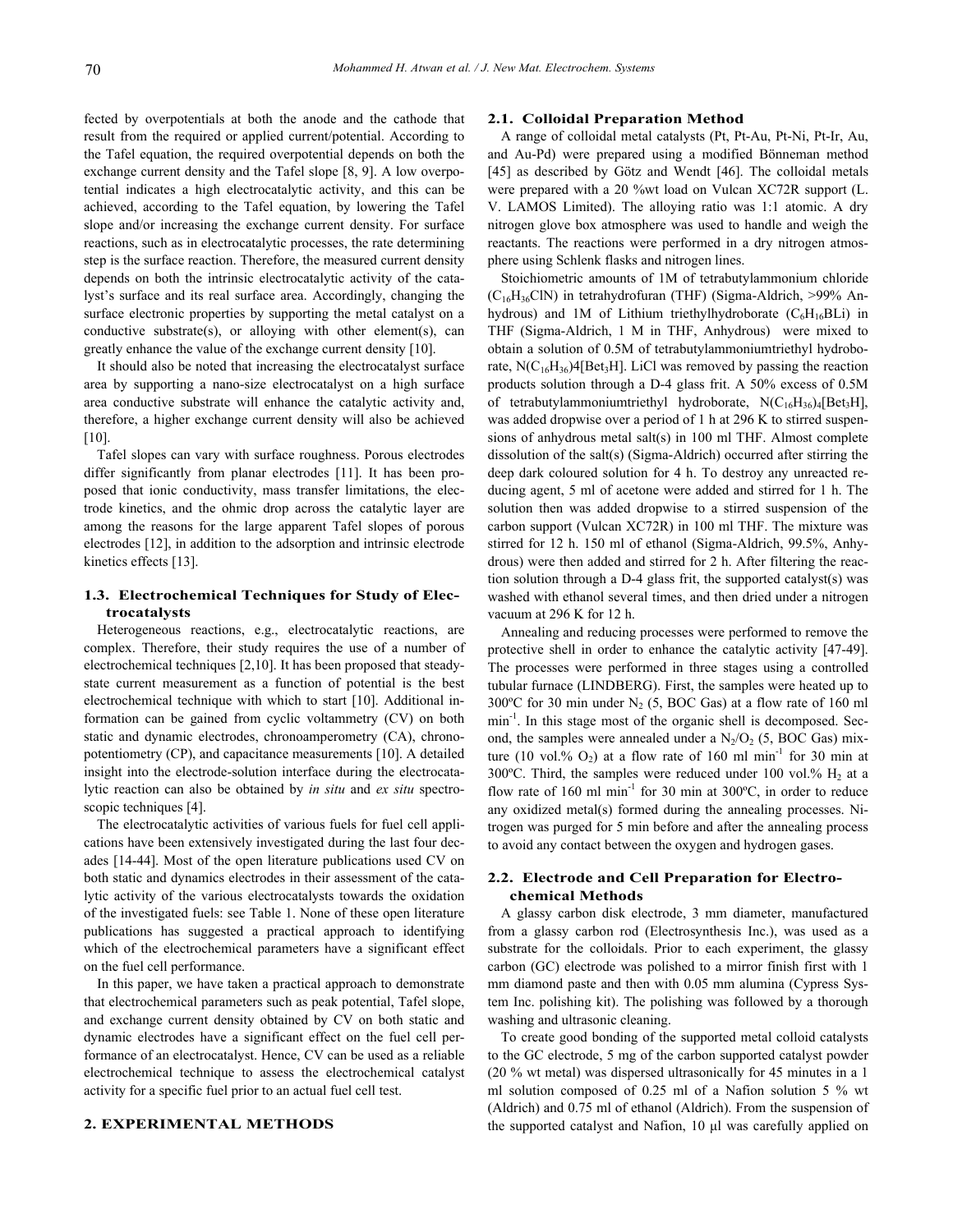|                           |      | Fuel           | Catalysts                                                 | <b>Electrochemical Techniques</b> |                | Reference |
|---------------------------|------|----------------|-----------------------------------------------------------|-----------------------------------|----------------|-----------|
| <b>Researchers</b>        | Year |                |                                                           | <b>Static</b>                     | <b>Dynamic</b> | No.       |
| M. Janssen, J. Moolhuysen | 1976 | Methanol       | 26 Pt-alloys                                              | CV, LSV                           |                | 14        |
| B. McNicol, R. Short      | 1977 | Methanol       | PtRu/C                                                    | CV, LSV                           |                | 15        |
| A. Aramata, R. Ohnishi    | 1984 | Methanol       | Pt/Nafion                                                 | CV, CA                            |                | 16        |
| A. Aramata, et. al.       | 1988 | Methanol       | 3 Pt-alloys                                               | CC, CA                            |                | 17        |
| S. Swathirajan, et. al.   | 1991 | Methanol       | PtRu/C                                                    | <b>LVS</b>                        |                | 18        |
| A. Parthasarathy, et. al. | 1991 | $O2$ Reduction | Pt-Wire                                                   | CV, CA                            |                | 19        |
| F. Uribe, et. al.         | 1992 | $O2$ Reduction | Pt/Nafion                                                 | <b>CV</b>                         |                | 20        |
| A. Parthasarathy, et. al. | 1992 | $O2$ Reduction | Pt/C                                                      | $\mathrm{CV}$                     |                | 21        |
| S. Mukerjef, et. al.      | 1993 | $O2$ Reduction | Pt/C                                                      | <b>CV</b>                         |                | 22        |
| L. Burke, et. al.         | 1994 | Methanol       | Pt/C                                                      | CV, LSV                           |                | 23        |
| P. Biswas, et. al.        | 1996 | Methanol       | Pt/C                                                      | <b>CV</b>                         |                | 24        |
| P. Kauranen, et. al.      | 1996 | Methanol       | Pt/C, PtRu/C                                              | <b>LSV</b>                        |                | 25        |
| T. Schmidt, et. al.       | 1997 | Hydrogen       | PtRu Colloid                                              | <b>CV</b>                         | CV on RDE      | 26        |
| G. Lalande, et. al.       | 1997 | $O2$ Reduction | Fe-Based                                                  | <b>CV</b>                         |                | 27        |
| G. Faubert, et. al.       | 1998 | $O2$ Reduction | Fe-Based                                                  | <b>LSV</b>                        | CV on RDE      | 28        |
| R. Cote, et. al.          | 1998 | $O2$ Reduction | V, Cr, Fe, Co-based                                       |                                   | CV on RDE      | 29        |
| T. Schmidt, et. al.       | 1998 | Hydrogen       | Pt/C                                                      | CV                                | LVS on RDE     | 30        |
| S. Gojkovic, et. al.      | 1999 | $O2$ Reduction | FeTMPP-Cl/BP                                              |                                   | CV, LVS on RDE | 31        |
| A. Pozio, et. al.         | 2000 | Hydrogen       | PtRu/C, PtMo/C                                            | LSV, EI                           |                | 32        |
| R. Monaharan, et. al.     | 2001 | Methanol       | Pt, PtRu, Pd                                              | <b>CV</b>                         |                | 33        |
| U. Paulus, et. al.        | 2001 | $O2$ Reduction | Pt/C                                                      |                                   | LVS on RDE     | 34        |
| D. Chu, R. Jiang          | 2002 | Methanol       | PtRu                                                      | CV, LSV                           |                | 35        |
| S-J. Shin, et. al.        | 2002 | Hydrogen       | Pt/C                                                      | CV, EI                            |                | 36        |
| C. Rice, et. al.          | 2003 | Formic Acid    | Pt, PtRu, PtPd                                            | CV, LSV, CA                       |                | 37        |
| J. Solla-Gullon, et. al.  | 2003 | Hydrazine      | PtPd/Au                                                   | <b>CV</b>                         |                | 38        |
| E. Gyenge                 | 2004 | Borohydride    | Au, Pt wires                                              | CV, CA, CP, EI                    |                | 39        |
| D-J Guo, H-L Li           | 2004 | Hydrazine      | Pd/Carbon Nanotube                                        | CV, CA                            |                | 40        |
| J. Lovic, et. al.         | 2005 | Formic Acid    | $\ensuremath{\mathrm{Pt}}\xspace/\ensuremath{\mathrm{C}}$ | CV, CA                            |                | 41        |
| M. Atwan, et. al.         | 2005 | Borohydride    | Os-alloys                                                 | CV,CP, CA                         |                | 42        |
| R. Olivera, et. al.       | 2006 | Ethanol        | RhPt/Pt                                                   | CV, LSV, CA                       |                | 43        |
| X. Li, I-M Hsing          | 2006 | Formic Acid    | PtOd                                                      | CV, LSV, CA                       |                | 44        |

Table 1. Summary of selected literature on the use of electrochemical techniques to evaluate the activity of electrocatalysts for fuel cell applications.

CA- Chronoamperometry, CC- Chronocoulometry, CP- Chronopotentiometry, CV- Cyclic Voltammetry,

EI- Electrochemical Impedance, LSV- Linear Sweep Voltametry

FeTMPP-Cl/BP- Organometallic Compound

the GC electrode surface yielding for each of the investigated catalysts a constant load per metal basis of 141 mg cm<sup>-2</sup>. The dispersed catalyst on the GC substrate was dried in a mild  $N_2$  stream for about 1 h creating good bonding and electronic contact between the supported catalyst and the GC electrode.

A conventional three-electrode cell was used to perform the electrochemical tests. The cell was composed of the dispersed colloidal metal GC, two graphite rods with an area of  $\sim 10 \text{ cm}^2$  acting as the counter-electrode and a Hg/HgO, 2M NaOH (B20B400, Radiometer Analytical S. A.) electrode as the reference electrode with a - 0.068 V potential vs. Ag/AgCl,  $KCl<sub>std</sub>$ . (thus will be referred to as the MOE). Cyclic voltammetry, chronoamperometry and chronpotentiometry experiments were carried out in  $N_2$  purged electrolytes at 295 K employing either a PAR 263A or a PARSTAT 2263 computer controlled potentiostat (Princeton Applied Research Inc.) and the associated Power Sweep and Power Step software (part of the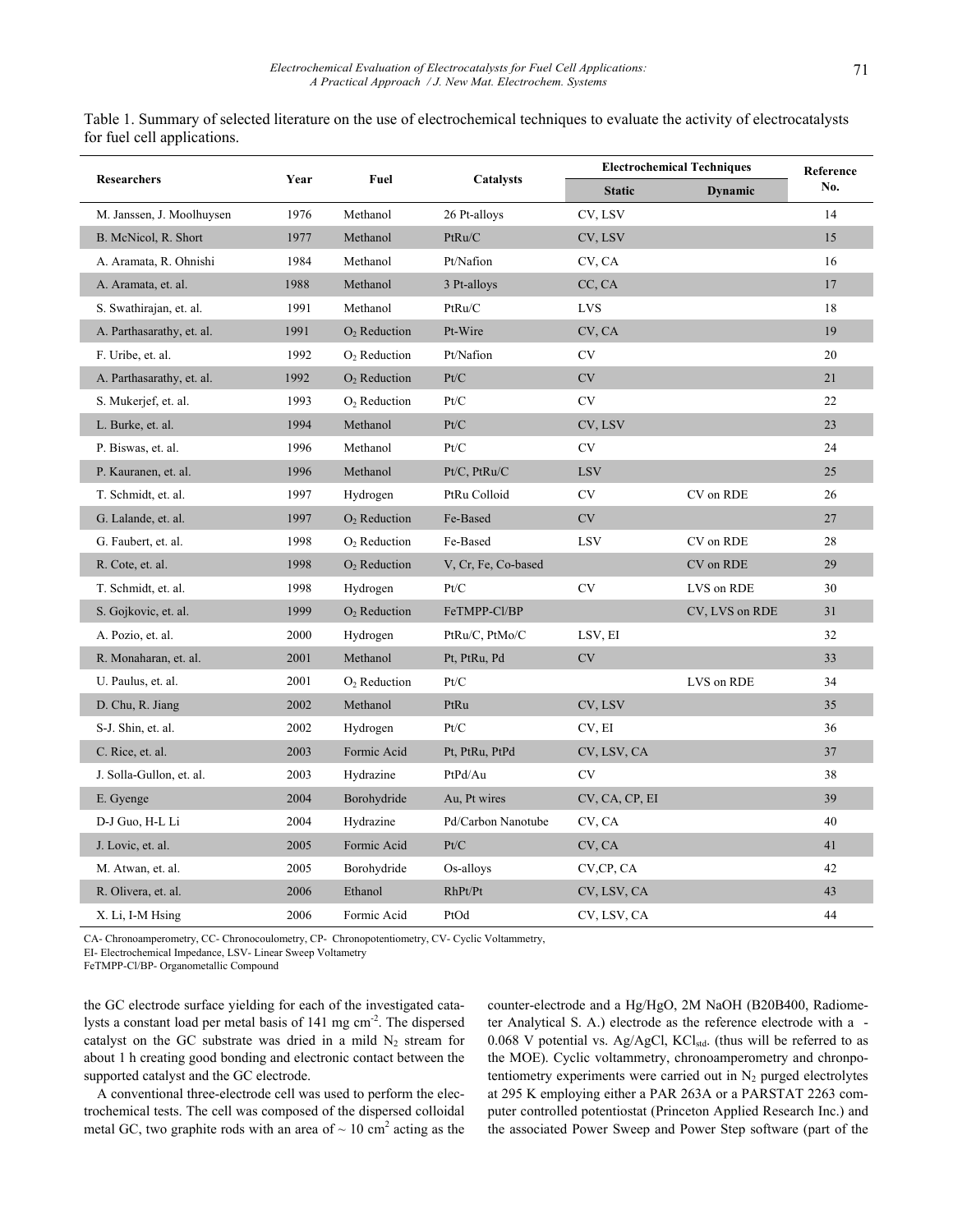Power Suite package). Voltammetry on a rotating disc electrode (RDE) experiments were performed by using Volta Lab 80 (PGZ402, Radiometer Analytical S. A.) in conjunction with the glassy carbon electrode tip (A35T090, Radiometer Analytical S. A.), RDE (EDI101, Radiometer Analytical S. A.), and speed control unit (CTV101, Radiometer Analytical S. A.). For NaBH4 oxidation, 2 M NaOH was used with  $N$ aBH<sub>4</sub> (Alfa Aesar Inc., purity +97 %wt) concentrations between 0.03 and 1 M.

# **2.3. Fuel Cell and MEA preparation**

Tests on direct borohydride fuel cells were performed using a Lynntech FCTS MTK system in conjunction with FCPower control software and  $5 \text{ cm}^2$  geometric area single fuel cell kits. Membrane electrode assemblies (MEAs) used in this study were prepared inhouse by forming and applying the anode side onto a half-MEA with Nafion® 117 membrane supplied by Electrochem Inc. (EC-MEA-C1), where the cathode side consisted of 4 mg Pt  $cm^{-2}$  and Toray Carbon paper gas diffusion layer. The anode colloidal catalysts with a metal load of 5 mg  $cm^{-2}$  were applied on a carbon cloth (ECCC1-060, Electrochem. Inc.). The procedure consisted of the following steps: 5 mg  $cm^{-2}$  on metal(s) bases of the colloidal catalyst was mixed with 1 mg cm<sup>-2</sup> Nafion® 117 (i.e. corresponding volume of Nafion 5%wt solution) and 0.7 ml ethanol. The mixture was sonicated for 45 minutes. Afterwards, the supported catalyst suspension was applied on the carbon cloth by a technique similar to a decal method, followed by drying in a  $N_2$  atmosphere for 12 h. The final stage in the MEA preparation was the hot pressing of the anode catalyst on the carbon cloth substrate, together with another carbon cloth acting as the anodic backing layer onto the Nafion® 117 membrane. Hot pressing was performed at 1200 lb for 2 min at 160ºC.

After the hot pressed full MEA was assembled together with the end plates in the fuel cell test station, membrane conditioning was performed by recirculating a solution of 2 M NaOH at 60 ml min-1 for 2 h prior to each test. The pure sodium hydroxide solution was then replaced by a 2 M NaBH<sub>4</sub> in 2 M NaOH solution at feed at rates of 20, 50, and 85 ml min-1. The oxygen flow rate was fixed at  $0.2$  l min<sup>-1</sup> for all tests, with a gauge pressure of 25 psi. The tests were started after the fuel cell temperature and the fuel feed flow stream temperatures reached either 298 K or 333 K. Potential vs. current data were recorded.

## **3. RESULTS AND DISCUSSION**

# **3.1. Voltammetry of Borohydride Oxidation on Static Electrodes**

Figure 1 shows the linear voltammograms obtained on a static electrode. The last peak potentials represent the direct borohydride oxidation peaks. As shown in Table 1, the most negative peak potential was recorded on Pt-Ir, followed by Pt-Ni, Pt-Au, Pt, Au-Pd and Au, respectively.

# **3.2. Voltammetry of Borohydride Oxidation on Dynamic Electrodes (RDE)**

Fig. 2 shows the linear voltammograms obtained on dynamic electrodes (RDE). As for the static electrodes, and as shown in Table 2, the most negative peak potentials were recorded on Pt-Ir, followed by Pt-Ni, Pt, Pt-Au, Au-Pd, and Au, respectively.As illus-



Figure 1. Linear voltammograms of BH4− oxidation on colloidal catalysts using a static electrode showing the effect of BH4− concentration. Scan rate 100 mV s−1, 298 K. NaBH4 concentration 0.1 M in 2 M NaOH [50, 51].



Figure 2. Linear voltammetry of BH<sub>4</sub><sup>-</sup> oxidation on colloidal catalysts using a rotating electrode. Scan rate 5 mV  $s^{-1}$ , 298 K. NaBH<sub>4</sub> concentration 0.3 M in 2 M NaOH. 500 rpm [50, 51].

Table 1. Peak current densities  $(I_p)$  and potentials  $(E_p)$  determined from CV (at  $100 \text{ mVs}^{-1}$  and  $0.1 \text{ M NaBH}_4$ ) data using supported colloidal catalysts with Nafion 117 polymer electrolyte.

| Catalysts | $E_p$ (V) | $I_p$ (mA cm <sup>-2</sup> ) |
|-----------|-----------|------------------------------|
| Pt        | $-0.014$  | 16.97                        |
| Pt-Au     | $-0.14$   | 31.67                        |
| Pt-Ni     | $-0.206$  | 13.36                        |
| Pt-Ir     | $-0.266$  | 16.28                        |
| Au        | 0.125     | 16.9                         |
| Au-Pd     | $-0.07$   | 14.8                         |

trated in Fig. 3 [52], plots of log *i* vs.  $\eta$  (= $E$ – $E_{OC}$ ) were made using the data from the exponential increase domain of Fig.2, and the Tafel equation (eq. 1) was used to calculate the apparent Tafel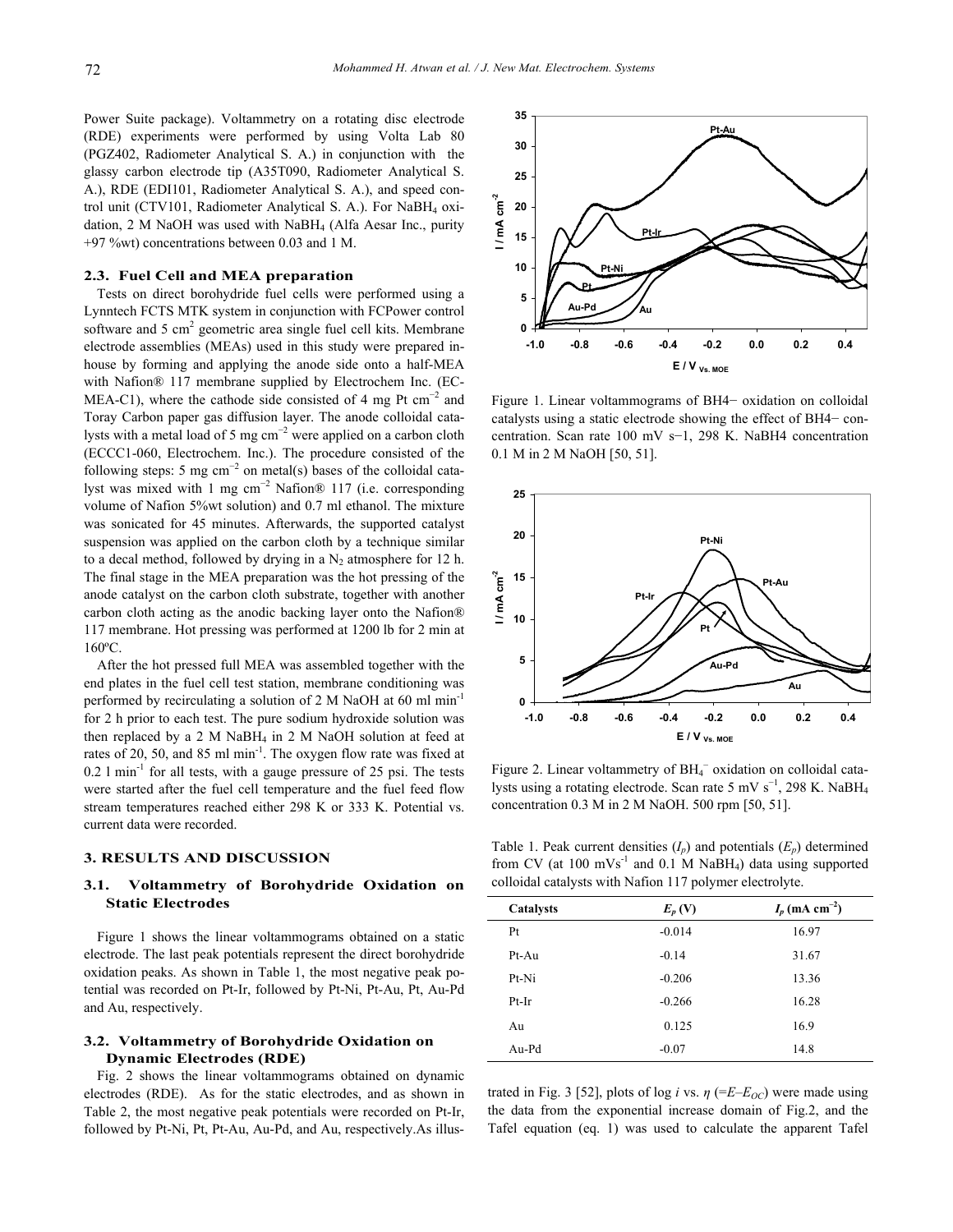

Figure 3. Experimental determination of exchange current density  $i<sub>o</sub>$  and Tafel slope  $b$  [52].



Figure 4. Schematic representation showing the effect of the Tafel slope,  $b$ , on the exchange current density,  $i<sub>o</sub>$ , and the overpotential, *η* [9].

Table 2**.** Apparent Tafel slopes, *b*a, and exchange current densities, *io* determined from RDE (at 500 rpm and 0.3 M NaBH4) data using supported colloidal catalysts with Nafion 117 polymer electrolyte.

| <b>Catalysts</b> | $E_p$ (V) | $I_p$ (mA cm <sup>-2</sup> ) | $b_a$ (V dec <sup>-1</sup> )<br>298 K | $I_{\theta}$ (A cm <sup>-2</sup> )<br>298 K |
|------------------|-----------|------------------------------|---------------------------------------|---------------------------------------------|
| Pt               | $-0.175$  | 119                          | 0.939                                 | $2.64\times10^{-3}$                         |
| $Pt-Au$          | $-0.075$  | 14.77                        | 0.662                                 | $1.18\times10^{-3}$                         |
| Pt-Ni            | $-0.197$  | 18.25                        | 0.651                                 | $1.50\times10^{-3}$                         |
| Pt-Ir            | $-0.355$  | 13.09                        | 0.823                                 | $3.62\times10^{-3}$                         |
| Au               | 0.293     | 3.78                         | 1.121                                 | $0.076 \times 10^{-3}$                      |
| Au-Pd            | 0.0       | 6.6                          | 0.938                                 | $0.120\times10^{-3}$                        |

slopes and exchange current densities.

$$
\eta = b \log \frac{i}{i_o} \tag{1}
$$

where  $\eta$ , is the overpotential,  $b_a$ , is the Tafel slope, *i*, is the operating current density, and *io*, is the exchange current density.

Table 2 summarizes the apparent Tafel slopes and exchange current densities of the investigated electrocatalysts. The apparent Tafel slope values are high, being at least four times higher than the values expected based on pure electrode kinetics (e.g. a *b* value of 0.18-0.19 V was reported for  $BH_4^-$  oxidation on Pt [39]). These values are a composite of mass transfer and ohmic limitations inside the catalyst layer through the Nafion® film coupled with intrinsic electrode kinetics [12, 13].

 Lower values of the Tafel slope, *b*a, for an electrocatalyst indicates a higher catalytic activity towards the fuel electrooxidation, since lower values will lead to lower overpotentials [8, 9]. A higher exchange current density, *io*, on the other hand, will minimize the term  $(\log_{i_o}^{\epsilon})$  for a fixed applied current, and thus lower the overpo $log^{-1}$ 

tential accordingly. It is obvious from Table 2 that the electrocatalysts with the most negative peak potentials showed higher exchange current densities, and lower Tafel slopes compared to those with more positive peak potentials. The Tafel slope is as important as exchange current density in determining the overpotential at a certain operating current density [8]. Optimum values of  $b_a$ , as low as possible, and *io*, as high as possible will lead to lower overpotential values, Fig. 4 [9]. It was also proposed that Tafel slope has more impact on overpotential value than exchange current densities [8]. This is at odds with our data for Pt-Ir and Pt-Ni electrocatalysts. Although Pt-Ni showed a lower Tafel slope compared to Pt-Ir, the overpotential was lower for Pt-Ir than that for Pt-Ni, since Pt-Ir had a higher exchange current density: Tables 2 and 3.

## **3.3. Fuel Cell Performance**

Figures 5 and 6 show the fuel cell performance of the investigated electrocatalysts at 298 K and 333 K, respectively. Pt-Ir and Pt-Ni were the most active and exhibited the best performance. This was because they had the most negative peak potentials and lowest overpotentials amongst the investigated electrocatalysts. This is in a good agreement with the RDE results, where they exhibited the highest exchange current densities.

Table 3 clearly shows that the electrocatalysts with the most negative peak potentials show the best performance at both 298K and 333K. It is also clear from Table 3 that the overpotential calculated at an operating current density,  $i$ , of 0.1 A cm<sup>-2</sup> was lowest for the electrocatalyst with the most negative peak potential.

Table 3. Fuel cell performance expressed in mA cm<sup>-2</sup> at 0.5 V, for different Anode supported colloidal catalysts with a Nafion 117 polymer electrolyte at both 298K and 333K.

| Catalvst | $E_p$ (V)<br>(RDE) | Overpotential<br>$(\eta, V)$ | Current Density, mA cm <sup>-2</sup> at<br>Cell Voltage of 0.5 V |       |
|----------|--------------------|------------------------------|------------------------------------------------------------------|-------|
|          |                    | at $0.01 \text{ A cm}^{-2}$  | 298K                                                             | 333K  |
| Pt       | $-0.175$           | 0.542                        | 34.18                                                            | 85.50 |
| Pt-Au    | $-0.075$           | 0.614                        | 26.86                                                            | 92.79 |
| Pt-Ni    | $-0.197$           | 0.536                        | 43.95                                                            | 105   |
| $Pt-Ir$  | $-0.355$           | 0.363                        | 46.39                                                            | 105   |
| Au       | 0.293              | 2.380                        | 12.20                                                            | 29.30 |
| Au-Pd    | 0.0                | . 80                         | 14.70                                                            | -61   |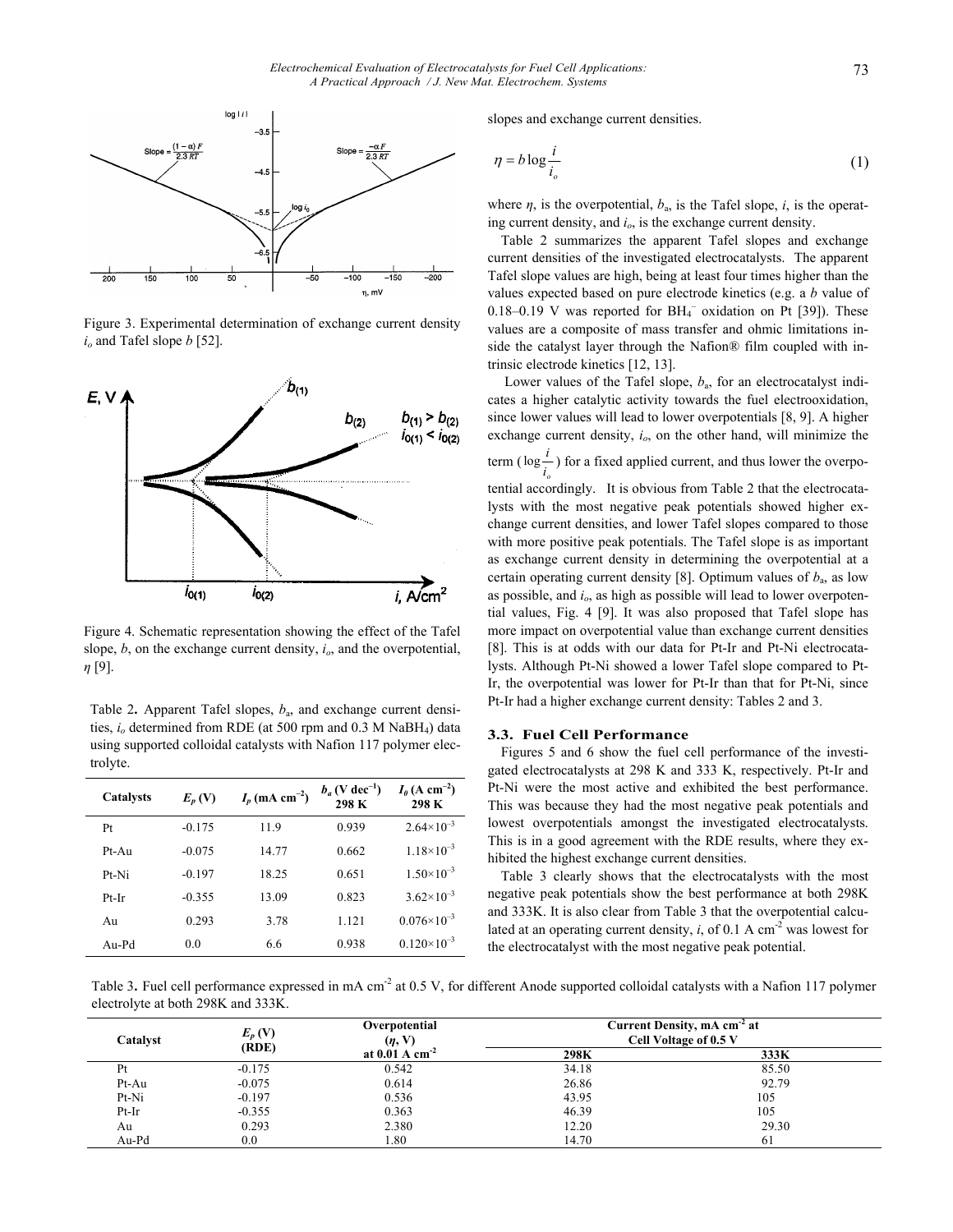

Figure 5. Direct borohydride fuel cell polarization curves at 298 K: Comparison between the colloidal catalysts. Anode catalyst load 5 mg cm<sup>−</sup><sup>2</sup> . 50 ml min<sup>−</sup><sup>1</sup> 2 M NaBH4 – 2 M NaOH. Cathode catalyst (Pt) load 4 mg cm<sup>-2</sup>. O<sub>2</sub> flow rate 200 ml min<sup>-1</sup> at 2.7 atm [50, 51].



Figure 6. Direct borohydride fuel cell polarization curves at 333 K: Comparison between the colloidal catalysts. Anode catalyst load 5 mg cm−2. 50 ml min−1 2 M NaBH4 – 2 M NaOH. Cathode catalyst (Pt) load 4 mg cm−2. O2 flow rate 200 ml min−1 at 2.7 atm [50, 51].

# **4. CONCLUSIONS**

The relationship between both the static and the dynamic CV results and the fuel cell station tests has been investigated for the range of colloidal electrocatalysts. It was found from both static and dynamic CV and the fuel cell station tests that the most active catalyst is the one that shows the most negative oxidation peak potential. Therefore, CV and RDE tests are the electrochemical techniques to use for a reliable assessment of electrocatalysts prior to performing a "real" fuel cell test.

# **5. ACKNOWLEDGEMENTS**

The authors would like to thank the Natural Resources and Engineering Research Council of Canada for their financial support of this work. They would also like to thank Dr. Charles Macdonald (Department of Chemistry and Biochemistry, University of Windsor) for provision of laboratory facilities and assistance with the preparation of the colloidal electrocatalysts.

# **6. REFERENCES**

- [1] J. Wang. Analytical Electrochemistry, Wiley-VCH, New York (2000) 1-27.
- [2] C. Hamann, A. Hamnett, W. Vielstich, Electrochemistry, Wiley-VCH, New York (1998) 217-274.
- [3] B. Rossiter, J. Hamilton, Physical Methods of Chemistry, John Wiley, New York (1998) 1-50.
- [4] A. Brad, M. Mirkin, Scanning Electrochemical Microscopy, Marcel Dekker, New York (2001).
- [5] E. Smotkin, R. Diaz-Morales, Ann. Rev. Mater. Res., 33 (2003) 557-579.
- [6] R. Jiang, D. Chu, J. Elect. Chemistry, 527 (2002) 137-142.
- [7] E. Reddington, A. Sapienza, B. Gurau, R. Viswantha, S. Sarangapani, E. Smotkin, T. Mallouk, Science, 280, 12 (1998) 1735- 1737.
- [8] E. Gileadi, Electrode Kinetics for Chemists, Chemical Engineers, and Materials Scientists, VCH, NY (1993) 179-183.
- [9] S. H. Jordanov, P. Paunovic. O. Popovski, A. Dimitrov, D. Slavkov, Bull. Chem. Tech. of Macedonia, 23 (2) (2004) 101- 112.
- [10]R. Greef, R. Peat, L. Peter, D. Pletcher, J. Robinson, Instrumental Methods in Electrochemistry, John Wiley, New York (1985)229-250.
- [11]J. Newman, Electrochemical Systems, Prentice Hall, New York (1991) 454-495.
- [12]M. Perry, J. Newman, E. Cairns, J. Electrochem. Soc., 145, 5 (1998).
- [13]J. O'M Bockris, S. Khan, Surface Electrochemistry: A Molecular Approach, Plenum Press, New York (1993) 280-283, 621.
- [14]M. Janssen, J. Moolhuysen, Electrochimica Acta, 21 (1976) 869-878.
- [15]B. McNicol, R. Short, Electoanal. Chem., 81 (1977) 249-260.
- [16]A. Aramata, R. Ohnishi, J. Electroanal., Chem., 162 (1984) 153-162.
- [17]A. Aramata, T. Kodera, M. Masuda, J. Applied Electrochem, 18 (1988) 577-582.
- [18]S. Swathiranjan, Y. Mihkail, J. Electrochem. Soc., 138, 5 (1991) 1321-1326.
- [19]A. Parthasarathy, C. Martin, J. Electrochem. Soc., 138, 4 (1991) 916-921.
- [20]F. Uribe, T. Springer, S. Gottesfeld, J. Electrochem. Soc., 139, 3 (1992) 765-773.
- [21]A. Parthasarathy, S. Srinivasan, A. Appleby, J. Electroanal., Chem., 339 (1992) 101-121.
- [22]S. Mukerjef, S. Srinivasan, J. Appleby, Electrochimica Acta, 38, 12 (1993)1661-1669
- [23]L. Burke, J. Casey, J. Morrissey, J. O'Sullivan, J. Applied Electrochem, 24 (1994) 30-37.
- [24]P. Biswas, Y. Nodasaka, M. Enoy, J. Applied Electrochem, 26